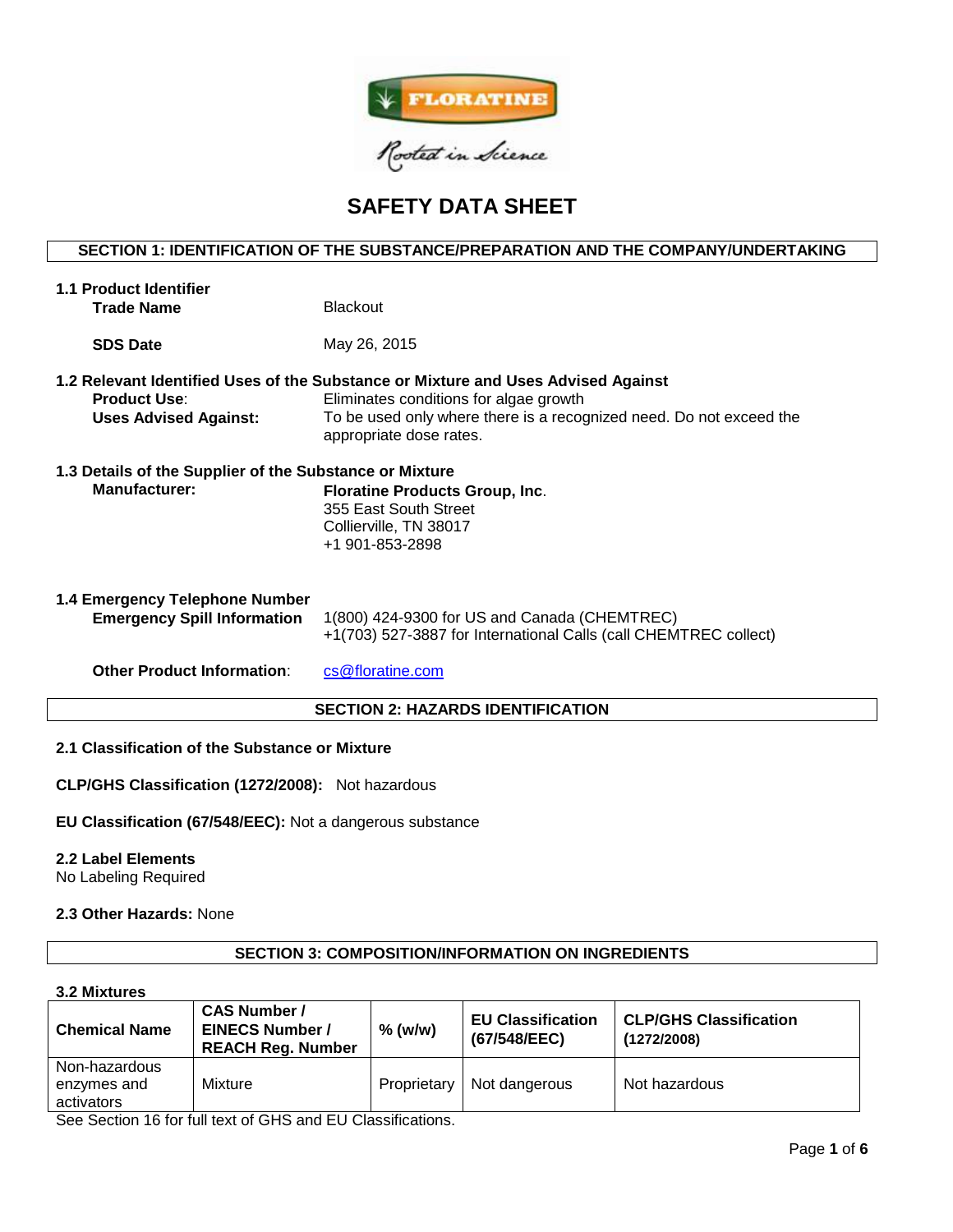# **SECTION 4: FIRST AID MEASURES**

## **4.1 Description of First Aid Measures**

## **First Aid**

- **Eye contact:** Immediately flush eye with water for 15 minutes while lifting the upper and lower lids. Seek medical attention if irritation persists.
- **Skin contact:** Wash with soap and water. Get medical attention if irritation develops.
- **Inhalation:** Remove victim to fresh air. Get medical attention if irritation persists.
- **Ingestion:** Do not induce vomiting unless directed to do so my medical personnel. If the person is alert, have them rinse their mouth with water and sip one glass of water. Call a poison center of physician for advice. Never give anything my mouth to an unconscious or drowsy person.

## **See Section 11 for more detailed information on health effects.**

**4.2 Most Important symptoms and effects, both acute and delayed:** May cause mild eye irritation. Prolonged skin contact may cause irritation. Ingestion may cause gastrointestinal irritation with nausea and diarrhea.

**4.3 Indication of any immediate medical attention and special treatment needed**: Immediate medical attention should not be needed unless large amounts are swallowed.

# **SECTION 5: FIREFIGHTING MEASURES**

**5.1 Extinguishing Media:** Use any media that is suitable for the surrounding fire. Water can be used to cool fire exposed containers

## **5.2 Special Hazards Arising from the Substance or Mixture Unusual Fire and Explosion Hazards:** None **Combustion Products:** Not combustible

**5.3 Advice for Fire-Fighters:** Self-contained breathing apparatus and protective clothing should be worn in fighting fires involving chemicals. Determine the need to evacuate or isolate the area according to your local emergency plan. Use water spray to keep fire exposed containers cool.

# **SECTION 6: ACCIDENTAL RELEASE MEASURES**

#### . **6.1 Personal Precautions, Protective Equipment and Emergency Procedures:**

Wear appropriate protective equipment. Avoid direct contact with spilled material.

### **6.2 Environmental Precautions:**

Prevent entry in storm sewers and waterways. Report spill as required by local and national regulations.

# **6.3 Methods and Material for Containment and Cleaning Up:**

Collect with an inert absorbent material and place in an appropriate container for disposal. Wash spill site with water. Contain large spills and collect as much liquid as possible into containers for use.

### **6.4 Reference to Other Sections:**

Refer to Section 8 for personal protective equipment and Section 13 for disposal information.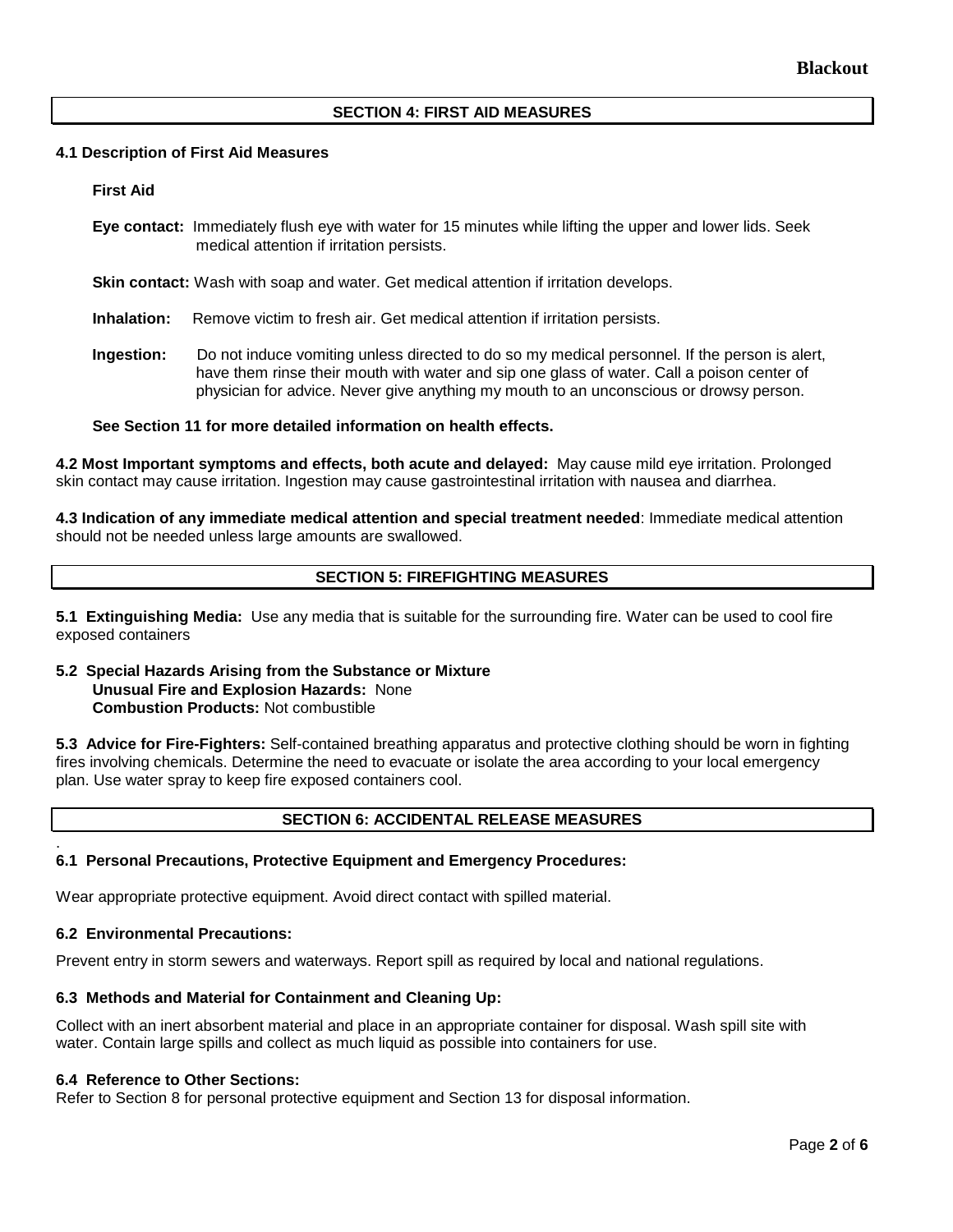# **SECTION 7: HANDLING and STORAGE**

# **7.1 Precautions for Safe Handling**:

Avoid eye and prolonged skin contact. Use with adequate ventilation. Use reasonable care in handling. Do not eat, drink or smoke while using product. Wash thoroughly with soap and water after handing.

# **7.2 Conditions for Safe Storage, Including any Incompatibilities**:

Protect containers from physical damage. Keep from freezing. Keep containers closed. Empty containers retain product residues. Follow all SDS precautions in handling empty containers. Store away from food and feed.

# **7.3 Specific end use(s):**

**Industrial uses:** None identified

**Professional uses:** Eliminates conditions for algae growth

# **SECTION 8: EXPOSURE CONTROLS/PERSONAL PROTECTION**

## **8.1 Control Parameters:**

| <b>Chemical Name</b>                       | <b>US OEL</b>    | EU IOEL          | UK OEL           | <b>Biological Limit</b><br>Value |
|--------------------------------------------|------------------|------------------|------------------|----------------------------------|
| Non-hazardous<br>enzymes and<br>activators | None Established | None Established | None Established | None Established                 |

# **8.2 Exposure Controls:**

**Recommended Monitoring Procedures:** None.

**Appropriate Engineering Controls:** Good outdoor ventilation should be adequate under normal conditions.

## **Personal Protective Measurers**

**Eye/face Protection:** Chemical goggles or glasses recommended if needed to avoid eye contact.

**Skin Protection:** Impervious clothing is recommended if needed to avoid prolonged/repeated skin contact.

**Hands:** Impervious gloves are recommended if needed to avoid prolonged/repeated skin contact.

**Respiratory Protection:** None needed under normal use conditions with adequate ventilation. If mists are irritating, an approved particulate respirator can be used. Use respirators in accordance with local and national regulations.

**Other protection:** Suitable washing facilities should be available in the work area.

# **SECTION 9: PHYSICAL and CHEMICAL PROPERTIES**

### **9.1 Information on basic Physical and Chemical Properties**

**Appearance:** Clear liquid **Container Container Container Container Odor:** No odor.<br> **Odor Threshold:** Not applicable **Container Container Profit Container** Profit Container Profit Container Profit **Odor Threshold: Not applicable Melting/Freezing Point: Not available <b>Boiling Point:** 100°C **Flash Point:** None **Evaporation Rate:** Not available **Lower Flammability Limit:** None **Upper Flammability Limit:** None **Vapor Density(Air=1):** Not available **Relative Density:** 0.98<br> **Solubility:** Complete **Relative Solubility: Contrate Partitio Viscosity:** Not established **Explosive Properties:** None **Oxidizing Properties:** None **Specific Gravity (H2O= 1):** 0.98 **Molecular Formula:** Mixture **Molecular Weight:** Mixture

**Vapor Pressure:** Greater than 1

**Octanol/Water Partition Coefficient: Not established Autoignition Temperature:** None **Decomposition Temperature:** Not applicable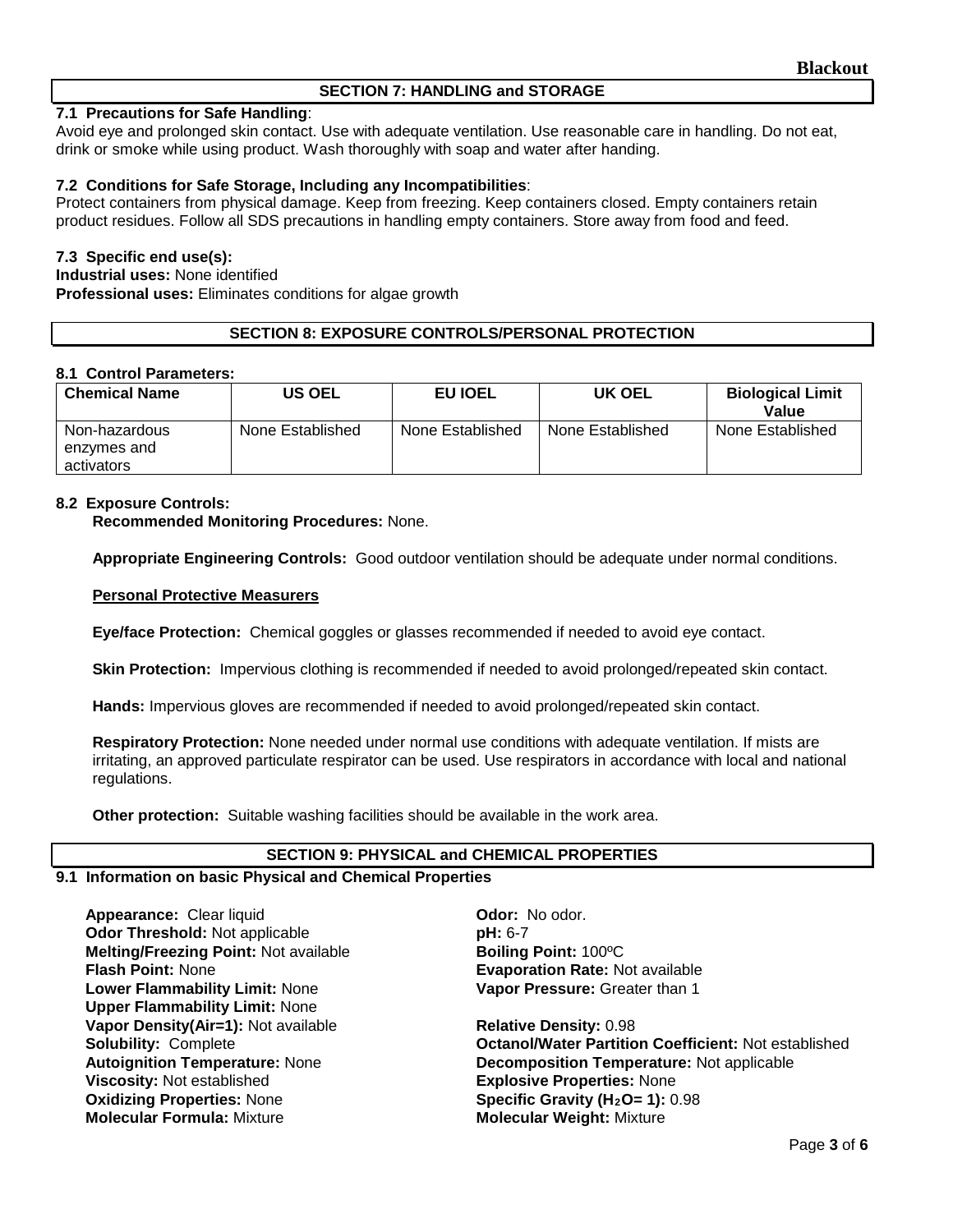## **9.2 Other Information:** None available

## **SECTION 10: STABILITY and REACTIVITY**

- **10.1 Reactivity:** Not reactive under normal conditions
- **10.2 Chemical Stability:** Stable.
- **10.3 Possibility of Hazardous Reactions:** None known.
- **10.4 Conditions to Avoid:** Avoid elevated temperatures.
- **10.5 Incompatible Materials:** Incompatible with strong acids and strong bases.
- **10.6 Hazardous Decomposition Products:** None known.

## **SECTION 11: TOXICOLOGICAL INFORMATION**

**11.1 Information on Toxicological Effects:** 

#### **Potential Health Effects:**

.

**Eye Contact:** May cause mild irritation with redness and tearing.

**Skin contact:** Prolonged skin contact may cause irritation.

**Inhalation:** Excessive inhalation of mists may cause upper respiratory tract irritation.

**Ingestion:** Swallowing may cause gastrointestinal effects including nausea and diarrhea

**Acute toxicity:** No data available for the product.

**Skin corrosion/irritation:** No data available. Prolonged skin contact may cause irritation.

**Eye damage/ irritation:** No data available. May cause mild irritation with redness and tearing.

**Respiratory Irritation:** No data available. Expected to cause only temporary irritation.

**Respiratory Sensitization:** No data available.

**Skin Sensitization:** No data available. Not expected to cause skin sensitization.

**Germ Cell Mutagenicity:** No data available.

**Carcinogenicity:** No data available. None of the components of this product are listed as carcinogens by IARC or the EU Dangerous Substances Directive.

**Reproductive Toxicity:** No data available

### **Specific Target Organ Toxicity**:

Single Exposure: No data available

Repeat Exposure: No data available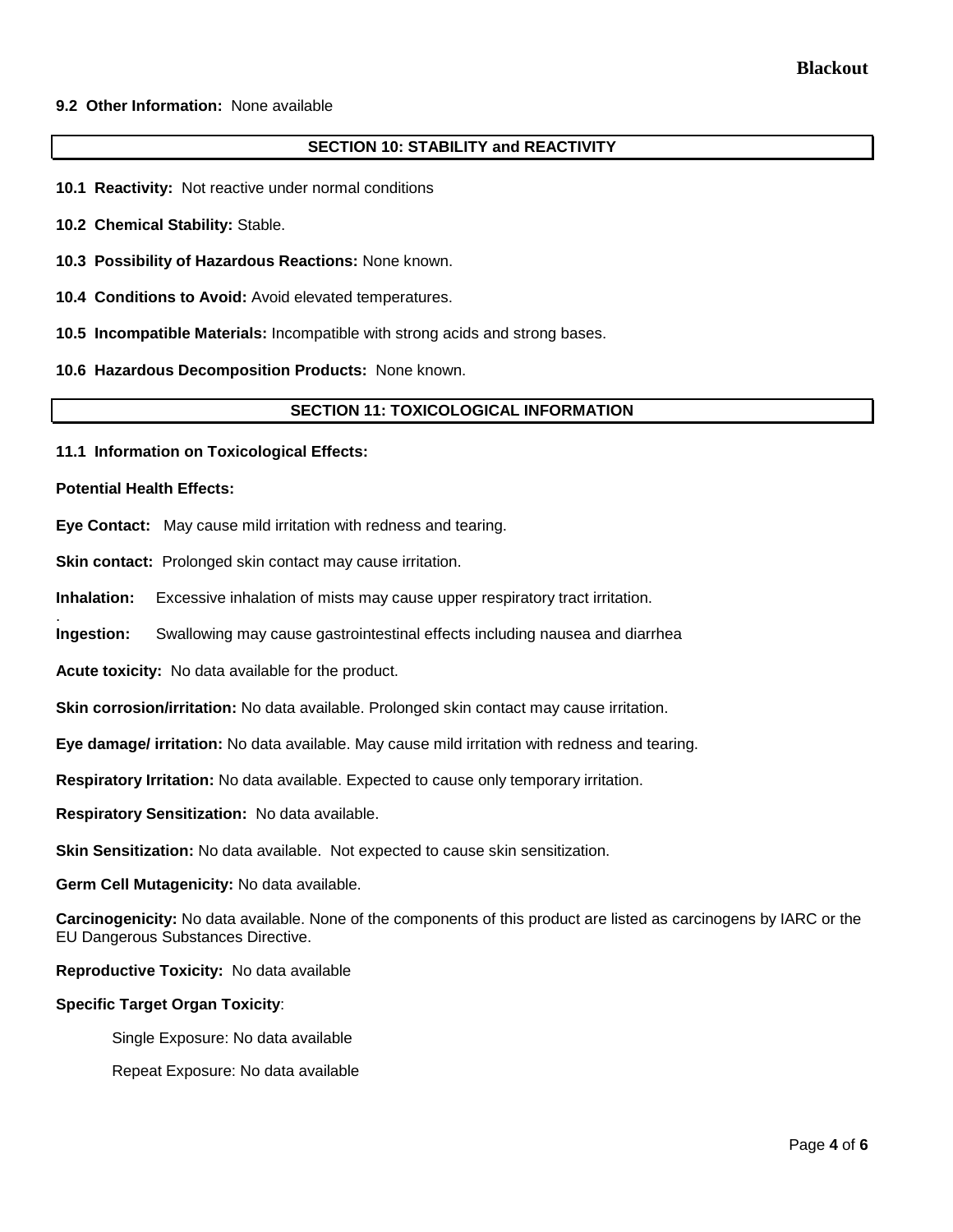# **SECTION 12: ECOLOGICAL INFORMATION**

**12.1 Toxicity:** No data available.

**12.2 Persistence and degradability:** In the soil, product follows natural cycle to provide plant nutrients.

**12.3 Bioaccumulative Potential:** No data available. Not expected to be bioaccumulative.

**12.4 Mobility in Soil:** No data available

**12.5 Results of PVT and vPvB assessment:** Not required.

**12.6 Other Adverse Effects:** No data available.

# **SECTION 13: DISPOSAL CONSIDERATIONS**

### **13.1 Waste Treatment Methods:**

Dispose in accordance with local/ and national regulations. Not considered hazardous waste according to EU regulations.

| <b>SECTION 14: TRANSPORTATION INFORMATION</b> |                                 |                              |                            |                                 |                                                |
|-----------------------------------------------|---------------------------------|------------------------------|----------------------------|---------------------------------|------------------------------------------------|
|                                               | <b>14.1 UN</b><br><b>Number</b> | 14.2 UN Proper Shipping Name | 14.3<br>Hazard<br>Class(s) | 14.4<br><b>Packing</b><br>Group | 14.5<br><b>Environmental</b><br><b>Hazards</b> |
| <b>US DOT</b>                                 | <b>None</b>                     | Not Regulated                |                            |                                 |                                                |
| Canadian<br><b>TDG</b>                        | None                            | Not Regulated                |                            |                                 |                                                |
| EU<br><b>ADR/RID</b>                          | None                            | Not Regulated                |                            |                                 |                                                |
| <b>IMDG</b>                                   | <b>None</b>                     | Not Regulated                |                            |                                 |                                                |
| <b>IATA/ICAO</b>                              | None                            | Not Regulated                |                            |                                 |                                                |

## **14.6 Special Precautions for User:** None

**14.7 Transport in Bulk According to Annex III MARPOL 73/78 and the IBC Code:** Not determined.

### **SECTION 15: REGULATORY INFORMATION**

## **15.1 Safety, Health and Environmental Regulations/Legislation Specific for the Substance or Mixture**

#### **US Regulations**

**CERCLA Section 103:** The normal application of fertilizers is exempt from CERCLA reporting. If an accidental release occurs, contact Floratine Products Group for information.

### **SARA Hazard Category (311/312):** Not hazardous

**SARA 313:** Products used in routine agricultural operations and fertilizers held for resale by retailers is excluded from SARA 313 reporting. Contact Floratine Products Group for additional information.

## **Canada:**

### **Canadian WHMIS Classification:** Not a controlled product

This MSDS has been prepared according to the criteria of the Controlled Products Regulation (CPR) and the MSDS contains all of the information required by the CPR.